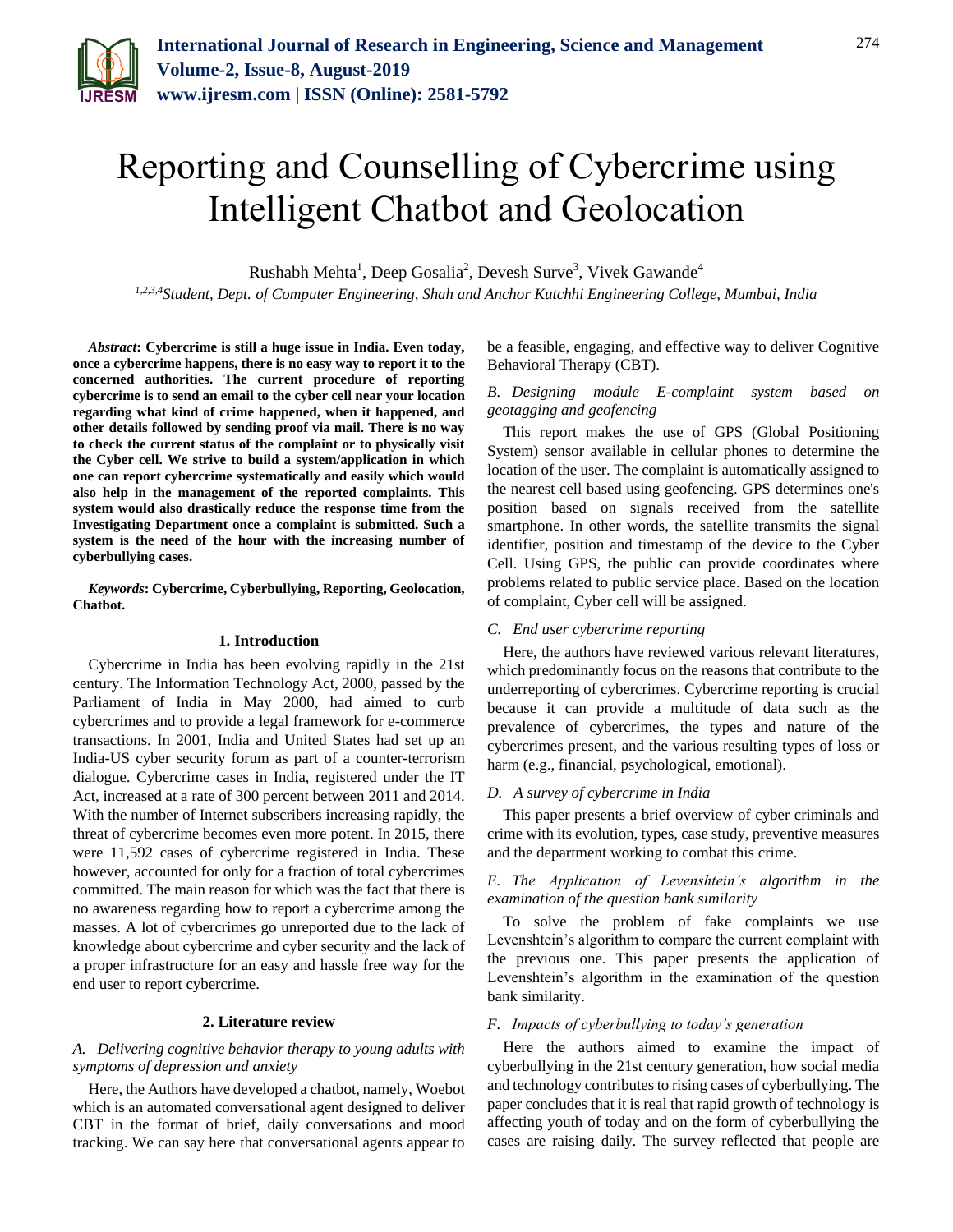

being harassed and get affected emotionally, physically and socially. The study revealed that campaigns should be regularly made to make internet users aware cyber bullies and to educate them on ways to safely use the internet in order to avoid being followed and hacked by bullies.

# **3. Proposed system**

# *A. Objectives*

- Create an application for hassle-free reporting of cybercrimes.
- Provide a way to register complaints, upload proof and provide details about the incident.
- Provide counselling to the victim using an Intelligent Chatbot.
- Automatically assign the complaint to the nearest cyber cell based on the user's location.

## *B. Methodology used*

"CyberGuard" uses an object-oriented approach in its implementation. We have used the Ionic Framework for the implementation of this application. Each page of the application is a separate class which contains its own variables, data, and methods. Each class has its own template and stylesheet for structuring and styling the page. The application is divided into multiple classes and they are integrated together in a single module.

We have also used Angular Service providers which abstract various functionality like connecting to the database, camera plugins, etc. This increased code reusability throughout our application. We have also made use of various API's and plugins for different functionalities such as phone verification, geolocation, mail service, text to speech, and speech to text.

#### **4. System overview**

The application was built using the Ionic Framework and Firebase tools like Fire store for database, authentication for login and registration. We have also used speech to text and text to speech for voice based login and registration of complaints. The virtual assistant was implemented using Google's Dialog Flow API which was trained to answer basic user queries on cybercrime.



Fig. 1. Architecture Diagram of our system

# **5. Implementation**

# *A. Register/login using text to speech and verification using OTP*

For the disabled people using our application, we've added an interactive way of logging into our application. The application asks the user whether he/she needs voice assistance. If the user says "Yes" then the application prompts the user to speak one of the following options: "1. Login, 2. Register, 3. Emergency Call". The user can accordingly login to our application using Voice.



Fig. 2. Register/Login

#### *B. Complaint registration*

The user registers a complaint by selecting the type of complaint from the given options or entering it in case the type isn't found. He/She then uploads proof regarding the incident. The uploaded proof can be of multiple types such as audio, video, images, links, and a description of the complaint which can even be entered via speaking into the phone.



#### *C. Status report*

Once the complaint is submitted, it is verified by the investigator. If the complaint is found to be genuine then a summary report containing the description, the uploaded proofs, details of the investigator assigned to it and the status of the complaint is generated. This will help the user keep a track of the progress of the complaint. The user is also given an option to chat with the investigator in our application.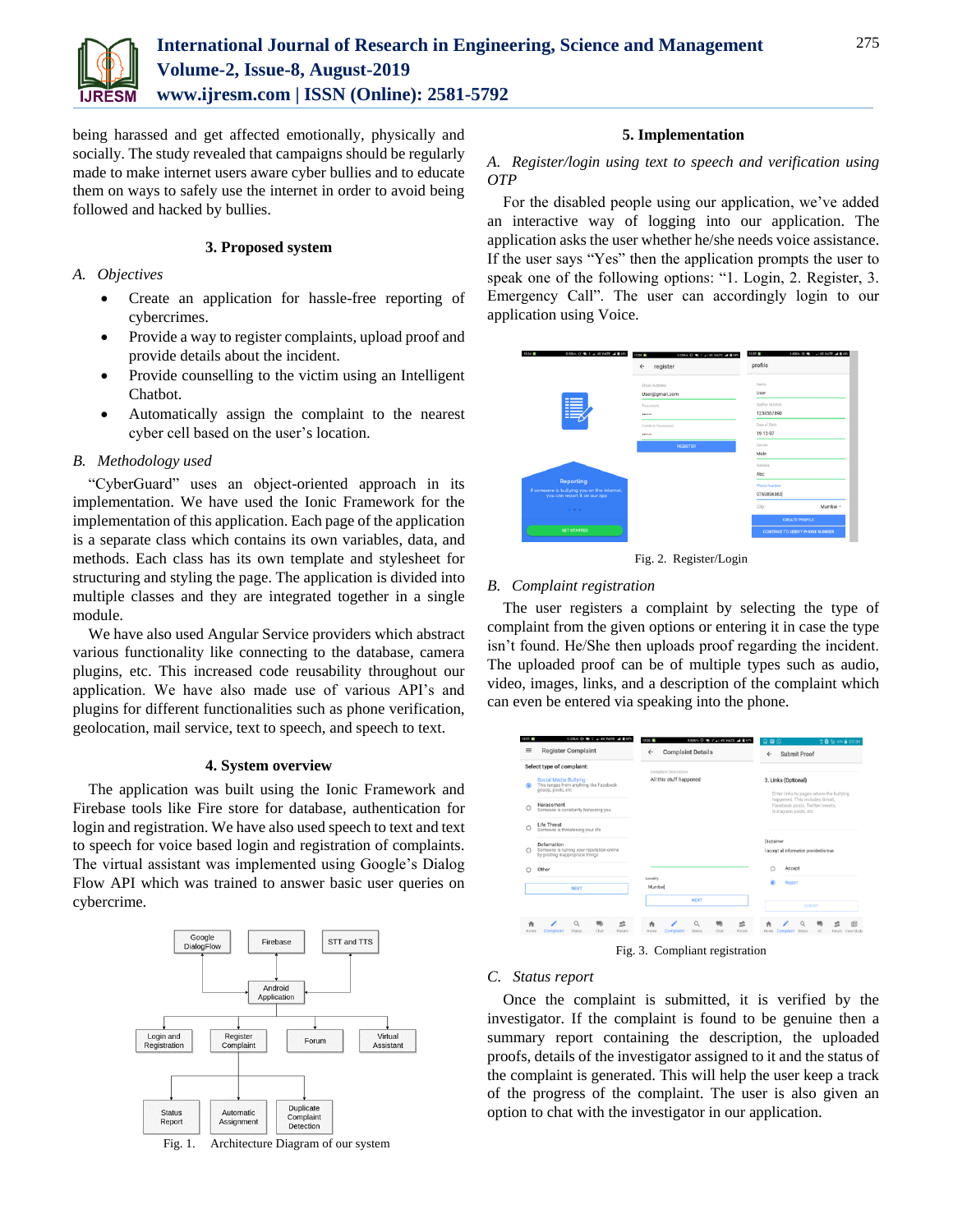

# **International Journal of Research in Engineering, Science and Management Volume-2, Issue-8, August-2019**

**www.ijresm.com | ISSN (Online): 2581-5792** 



# *D. Duplicate complaint detection by Levenshtein's Algorithm*

Our application uses the Levenshtein's Algorithm for detecting duplicate complaints, thus eliminating redundant complaints from being submitted again and again. In information theory, linguistics and computer science, the Levenshtein distance is a string metric for measuring the difference between two sequences. Informally, the Levenshtein distance between two words is the minimum number of singlecharacter edits (insertions, deletions or substitutions) required to change one word into the other. It is named after the Soviet mathematician Vladimir Levenshtein, who considered this distance in 1965. Levenshtein distance may also be referred to as edit distance, although that term may also denote a larger family of distance metrics. It is closely related to pairwise string alignments.

# *E. Automatic assignment to Investigator based on location of the complaint*

Our Application provides automatic assignment of Complaints to Investigators i.e. the Complaint entered by the user gets automatically assigned to the nearest cyber cell via the user's GPS location. If the user has his/her GPS disabled then he can also enter his location manually by selecting state and city. Based on this, the complaint would be assigned automatically.

#### *F. Virtual Assistant for answering user queries*

We have used Google's DialogFlow to create a Virtual Assistant that can answer the user's queries related to cybercrime. The virtual assistant can also help a user navigate through our application. Chatbot can also describe various cybercrime laws, or emergency helpline number if asked.

#### *G. Forum*

Forum section is categorized with respect to type of complaints. User can post his query, doubts in the forum. Other users can see their posts and check if someone has posted a similar query.



#### **6. Results and analysis**

Earlier there was no well-defined method for reporting of cybercrimes, hence a lot of complaints were not even being registered. We have created a well-defined 3 step process for reporting of cybercrimes. Our virtual assistant can answer basic queries that a user has regarding cybercrimes this reduces the load on cyber cell department so they can focus on solving important crimes. If anyone is feeling suicidal, then he can call on our emergency number and we can save life. Our application can easily be scaled due to use of Firebase for storing complaint data. It can be horizontally scaled very easily as and when the demand increases. We've also provided interactive voice based login so that disabled people can use application without any hassle.

| Table 1<br>Analysis of submitted complaints |                                               |                                                   |  |  |
|---------------------------------------------|-----------------------------------------------|---------------------------------------------------|--|--|
| Number of<br>complaints                     | Number of complaints<br>assigned correctly to | Number of complaints<br>assigned that couldn't be |  |  |
| submitted                                   | Investigator                                  | assigned correctly                                |  |  |

700 694 6

| Table 2<br>Analysis of queries     |                                         |                                           |  |  |
|------------------------------------|-----------------------------------------|-------------------------------------------|--|--|
| Number of queries<br>asked by user | Number of queries<br>answered correctly | Number of queries<br>answered incorrectly |  |  |
| 400                                | 347                                     |                                           |  |  |

| Table 3<br>Analysis of duplicate complaints                  |                                                       |                                                                   |  |  |
|--------------------------------------------------------------|-------------------------------------------------------|-------------------------------------------------------------------|--|--|
| Number of test cases<br>of duplicate<br>complaints submitted | Number of<br>complaints<br>identified as<br>duplicate | Number of complaints<br>that couldn't be<br>assigned as duplicate |  |  |
|                                                              | 258                                                   |                                                                   |  |  |

#### **7. Conclusion**

This paper presented the implementation of reporting and counselling of cybercrime using intelligent chatbot and geolocation.

#### **References**

[1] Fitzpatrick, Kathleen Kara, Alison Darcy, and Molly Vierhile, "Delivering cognitive behavior therapy to young adults with symptoms of